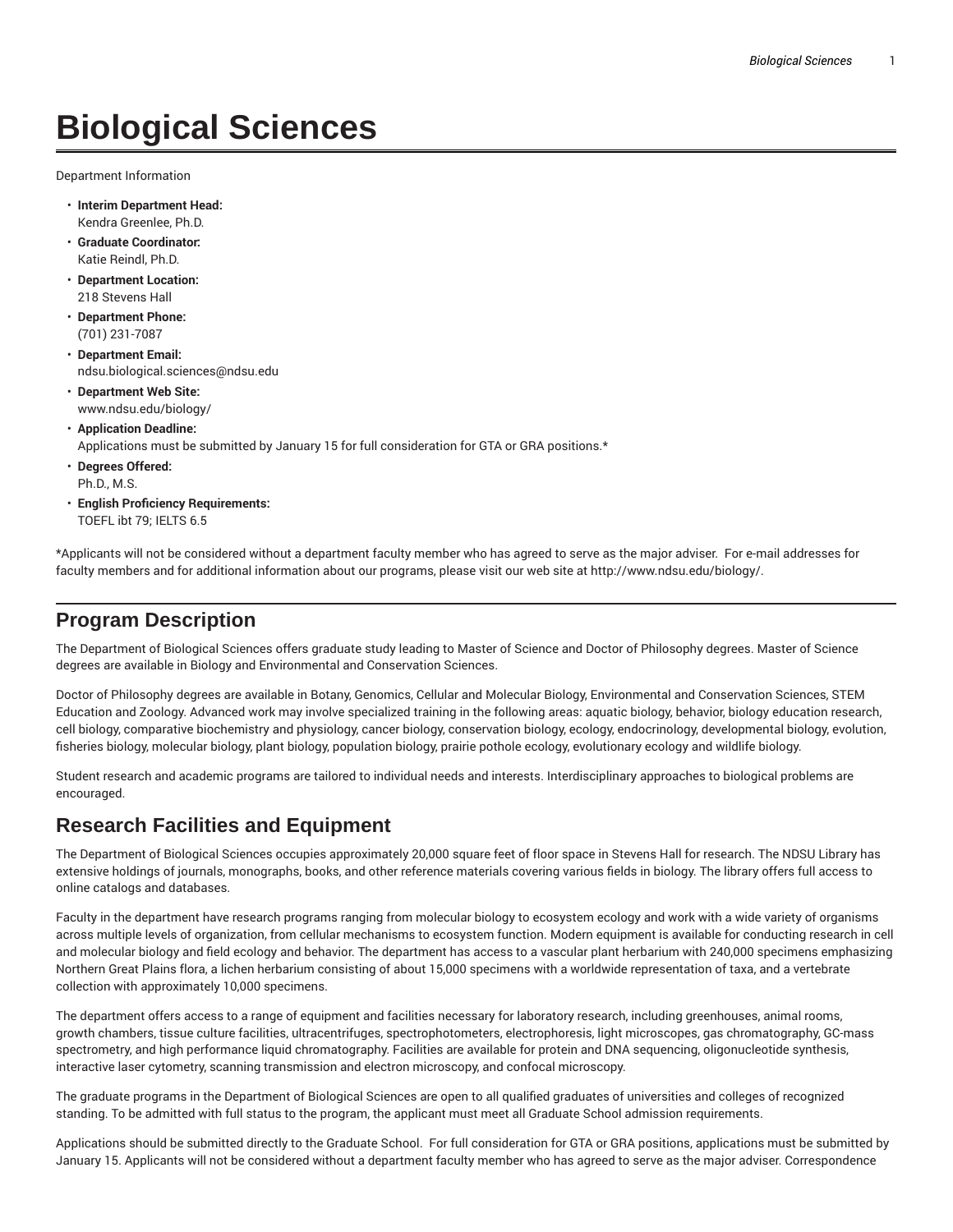with one or more departmental faculty members before and during the application process is essential. For email addresses for faculty members and for additional information about our programs, please visit our website at www.ndsu.edu/biology/.

## **Financial Assistance**

Research assistantships and teaching assistantships are available. Applicants are considered on the basis of scholarship, potential to undertake advanced study and research, as well as financial need.

A student must first be accepted by the Graduate School before consideration for financial assistance. Assistantships include a waiver of tuition.

In addition to research and teaching assistantships, there are other types of financial support. A limited number fellowships are available through the Graduate School. Outstanding scholarship and financial need are primary considerations for these fellowships. Scholarships in specific areas are also available through the Department of Biological Sciences. These are generally supplemental and do not include tuition waivers. Students are considered for these awards after enrollment, with primary considerations being scholastic performance and research at NDSU.

Students must select a major adviser prior to their arrival for graduate studies.

The Master of Science program generally requires a minimum of 24 months of full-time study, during which an overall GPA of 3.0 or better must be maintained. The Master of Science degree may be earned by either of two options. The thesis option emphasizes completion of a research project. The comprehensive study option requires more course work, and instead of conducting research and presenting a thesis, the candidate presents a paper or papers approved by the adviser to the examining committee, demonstrating ability for scholarly study and written expression. Candidates under both options must present a seminar on the thesis research or comprehensive study, and must pass an oral examination.

| Code                             | Title                                                                | <b>Credits</b> |
|----------------------------------|----------------------------------------------------------------------|----------------|
| Master of Science (M.S.)         |                                                                      | 30             |
| <b>Basic Research Principles</b> |                                                                      |                |
| <b>BIOL 790</b>                  | Graduate Seminar                                                     |                |
| <b>UNIV 720</b>                  | Scientific Integrity (or equivalent as approved by committee)        |                |
| <b>BIOL 842</b>                  | Quantitative Biology (or equivalent as approved by committee)        |                |
|                                  | Biological Content Courses to be approved by the advisory committee. |                |
| <b>BIOL 798</b>                  | Master's Thesis                                                      |                |

The Ph.D. program generally requires a minimum of 36 months of full-time study, during which an overall GPA of 3.0 or better must be maintained. Candidates for the Ph.D. are required to take a preliminary written and oral examination directed to academic subject matter and a final defense of the dissertation.

| Code                             | Title                                                                      | <b>Credits</b> |
|----------------------------------|----------------------------------------------------------------------------|----------------|
| Doctor of Philosophy (Ph.D.)     |                                                                            | 90             |
| <b>Basic Research Principles</b> |                                                                            |                |
| <b>BIOL 790</b>                  | Graduate Seminar                                                           |                |
| <b>UNIV 720</b>                  | Scientific Integrity (or equivalent as approved by the advisory committee) |                |
| <b>BIOL 842</b>                  | Quantitative Biology (or equivalent as approved by the advisory committee) |                |
|                                  | Biological Content Courses to be approved by the advisory committee.       |                |
| <b>BOT 899</b>                   | Doctoral Dissertation                                                      |                |

#### **Laura Aldrich-Wolfe, Ph.D.**

Cornell University, 2006 Research Interests: Community ecology, mycorrhyza and plant-fungal interactions

#### **Julia H. Bowsher, Ph.D.**

Duke University, 2007 Research Interests: Evolutionary and Developmental Biology of Insects

#### **Malcolm G. Butler, Ph.D.**

University of Michigan, 1980 Research Interests: Aquatic Ecology, Limnology, Fisheries, Water Quality, Wildlife Management

#### **Mark E. Clark, Ph.D.**

University of Tennessee, 1996 Research Interests: Fish and Wildlife Ecology, Population Biology, Ecological Modeling, Quantitative Ecology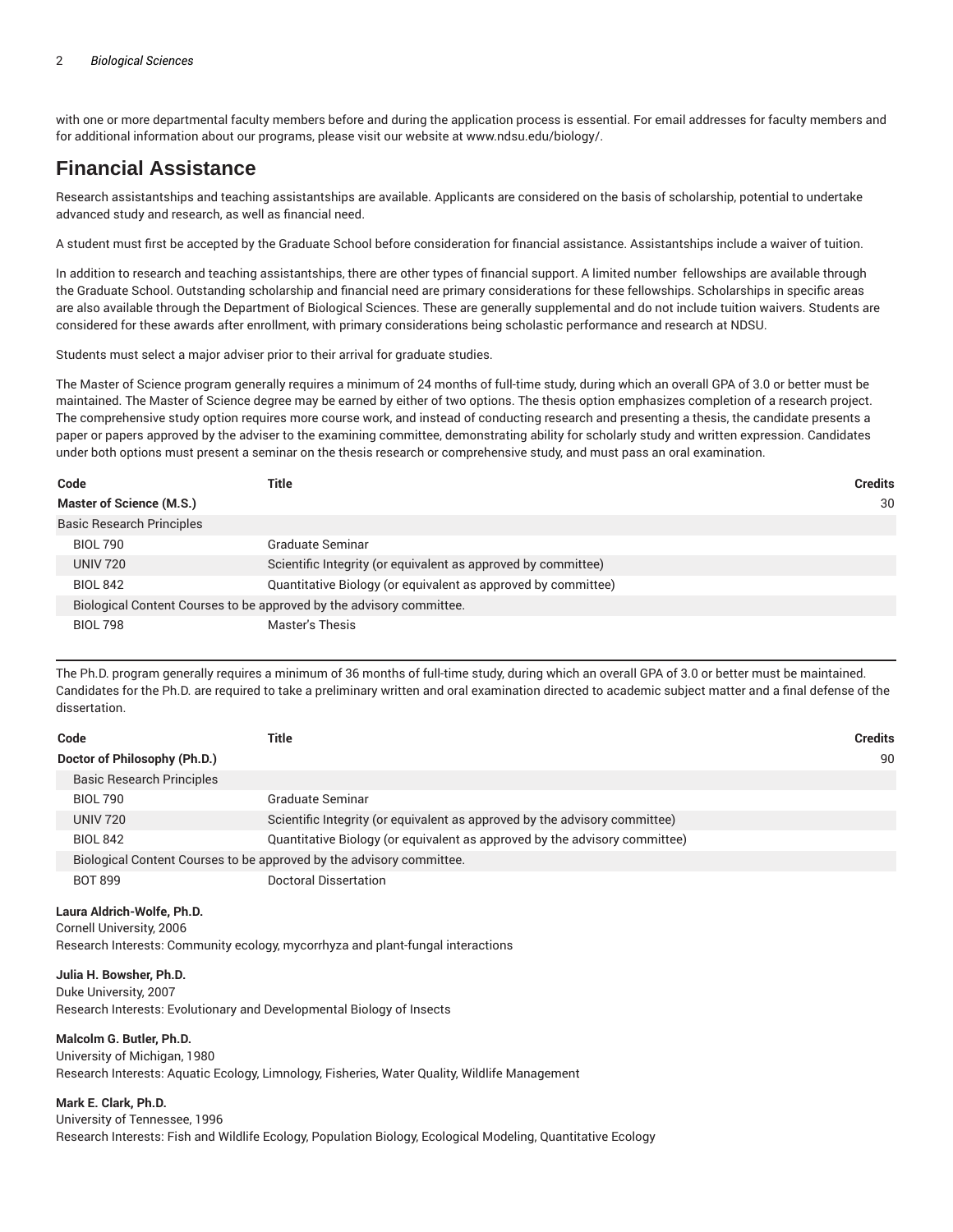**Ned A. Dochtermann, Ph.D.** University of Nevada, 2009 Research Interests: Evolutionary and Behavioral Ecology

**Erin H. Gillam, Ph.D.** University of Tennessee-Knoxville, 2007 Research Interests: Evolution and Behavioral Function of Communication Signals Using Bats as a Model

**Kendra J. Greenlee, Ph.D.** Arizona State University, 2004 Research Interests: Comparative Physiology, Insect Respiration and Immunology

**Timothy J. Greives, Ph.D.** Indiana University, 2009 Research Interests: Hormones and Behavior, Seasonality, Biological Rhythms, Reproductive Eco-physiology

**Jill Hamilton, Ph.D.** University of British Columbia, 2012 Research Interests: Plant Evolutionary Genomics

**Britt Heidinger, Ph.D.** Indiana University, 2007 Research Interests: Physiological Ecology, Senescence, Stress Physiology

**Angela Hodgson, Ph.D.** University of Minnesota, 2010 Research Interests: Ecosystem Biology and Wildlife Conservation Biology

**Donna L. Jacob, Ph.D.** University College Dublin, 2003 Research Interests: Wetland Science, Biogeochemistry

**Jennifer L. Momsen, Ph.D.** Rutgers, 2007 Research Interests: Biology Education at the Undergraduate Level

**Lisa M. Montplaisir, Ph.D.** University of Arizona, 2003 Research Interests: Science Education, Teaching and Learning, Curriculum Development

**Keith Murphy, Ph.D.** Louisiana State University, 1989 Research Interests: Hereditary Diseases of the Domestic Dog

**Marinus L. Otte, Ph.D.** Vrije Universiteit, 1991 Research Interests: Wetland Science, Biogeochemistry, Plant Ecophysiology

**Wendy L. Reed, Ph.D.** Iowa State University, 2000 Research Interests: Physiological Ecology, Evolution of Life Histories, Maternal Effects

**Katie M. Reindl, Ph.D**. North Dakota State University, 2006 Research Interests: Cancer Cell Biology, Identification and Validation of New Drug Targets

**Matthew Smith, Ph.D.** University of Arkansas, 2012 Research Interests: Patterns of Phenotypic Variation in Natural Populations

**Craig A. Stockwell, Ph.D.** University of Nevada, 1995 Research Interests: Evolutionary Ecology of Vertebrate Populations, Conservation Biology, Fisheries Biology

**Jon Sweetman**